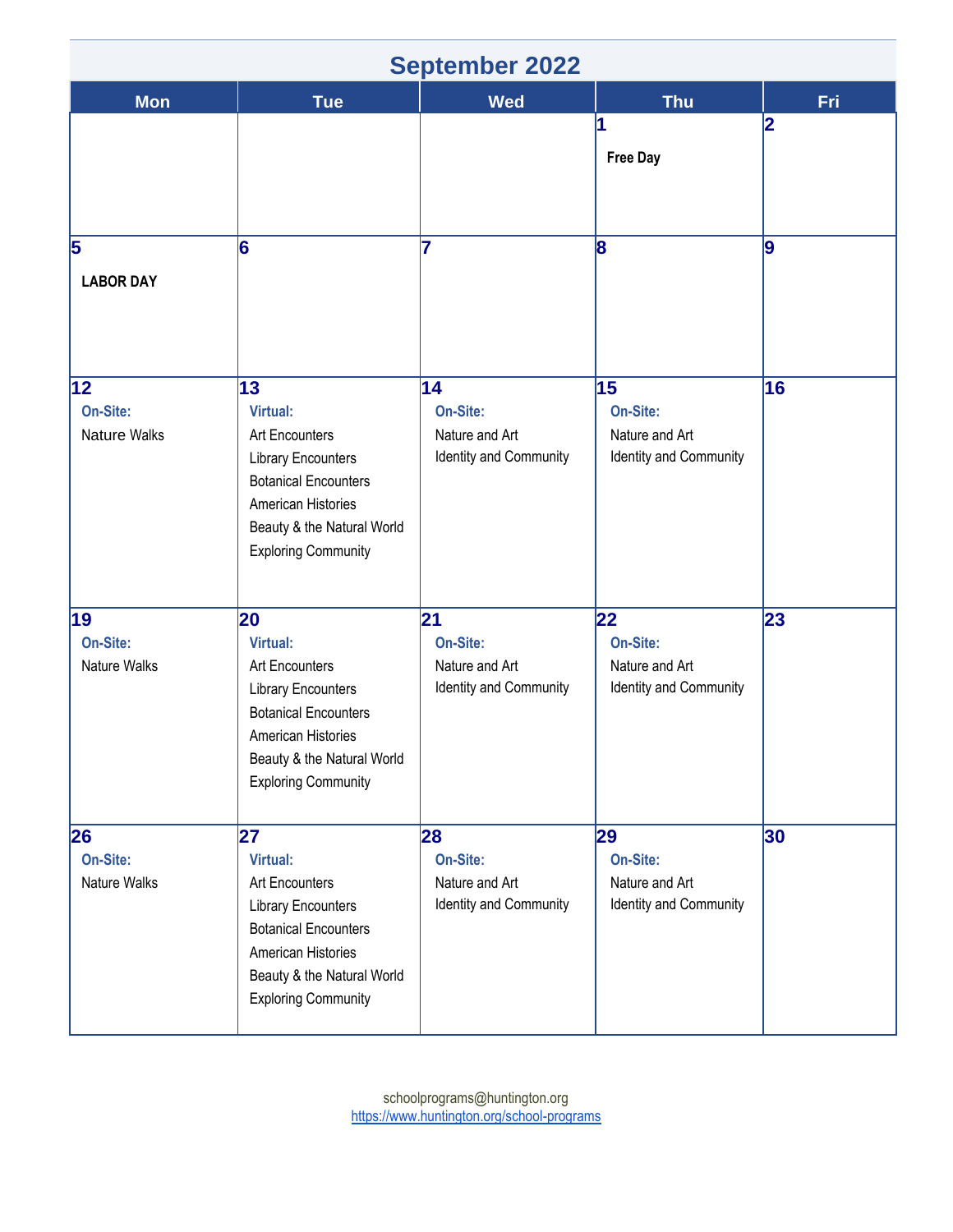| <b>October 2022</b>                  |                                                                                                                                                                                              |                                                                      |                                                            |            |
|--------------------------------------|----------------------------------------------------------------------------------------------------------------------------------------------------------------------------------------------|----------------------------------------------------------------------|------------------------------------------------------------|------------|
| <b>Mon</b>                           | <b>Tue</b>                                                                                                                                                                                   | <b>Wed</b>                                                           | <b>Thu</b>                                                 | <b>Fri</b> |
| 3<br>On-Site:<br><b>Nature Walks</b> | 4<br><b>Virtual:</b><br><b>Art Encounters</b><br><b>Library Encounters</b><br><b>Botanical Encounters</b><br>American Histories<br>Beauty & the Natural World<br><b>Exploring Community</b>  | 5<br>On-Site:<br>Nature and Art<br>Identity and Community            | 6<br><b>Free Day</b>                                       | 7          |
| 10<br>On-Site:<br>Nature Walks       | 11<br><b>Virtual:</b><br><b>Art Encounters</b><br><b>Library Encounters</b><br><b>Botanical Encounters</b><br>American Histories<br>Beauty & the Natural World<br><b>Exploring Community</b> | $ 12\rangle$<br>On-Site:<br>Nature and Art<br>Identity and Community | 13<br>On-Site:<br>Nature and Art<br>Identity and Community | 14         |
| 17<br>On-Site:<br>Nature Walks       | 18<br><b>Virtual:</b><br><b>Art Encounters</b><br><b>Library Encounters</b><br><b>Botanical Encounters</b><br>American Histories<br>Beauty & the Natural World<br><b>Exploring Community</b> | 19<br>On-Site:<br>Nature and Art<br>Identity and Community           | 20<br>On-Site:<br>Nature and Art<br>Identity and Community | 21         |
| 24<br>On-Site:<br>Nature Walks<br>31 | 25<br>Virtual:<br>Art Encounters<br><b>Library Encounters</b><br><b>Botanical Encounters</b><br>American Histories<br>Beauty & the Natural World<br><b>Exploring Community</b>               | 26<br>On-Site:<br>Nature and Art<br>Identity and Community           | 27<br>On-Site:<br>Nature and Art<br>Identity and Community | 28         |
| On-Site:<br>Nature Walks             |                                                                                                                                                                                              |                                                                      |                                                            |            |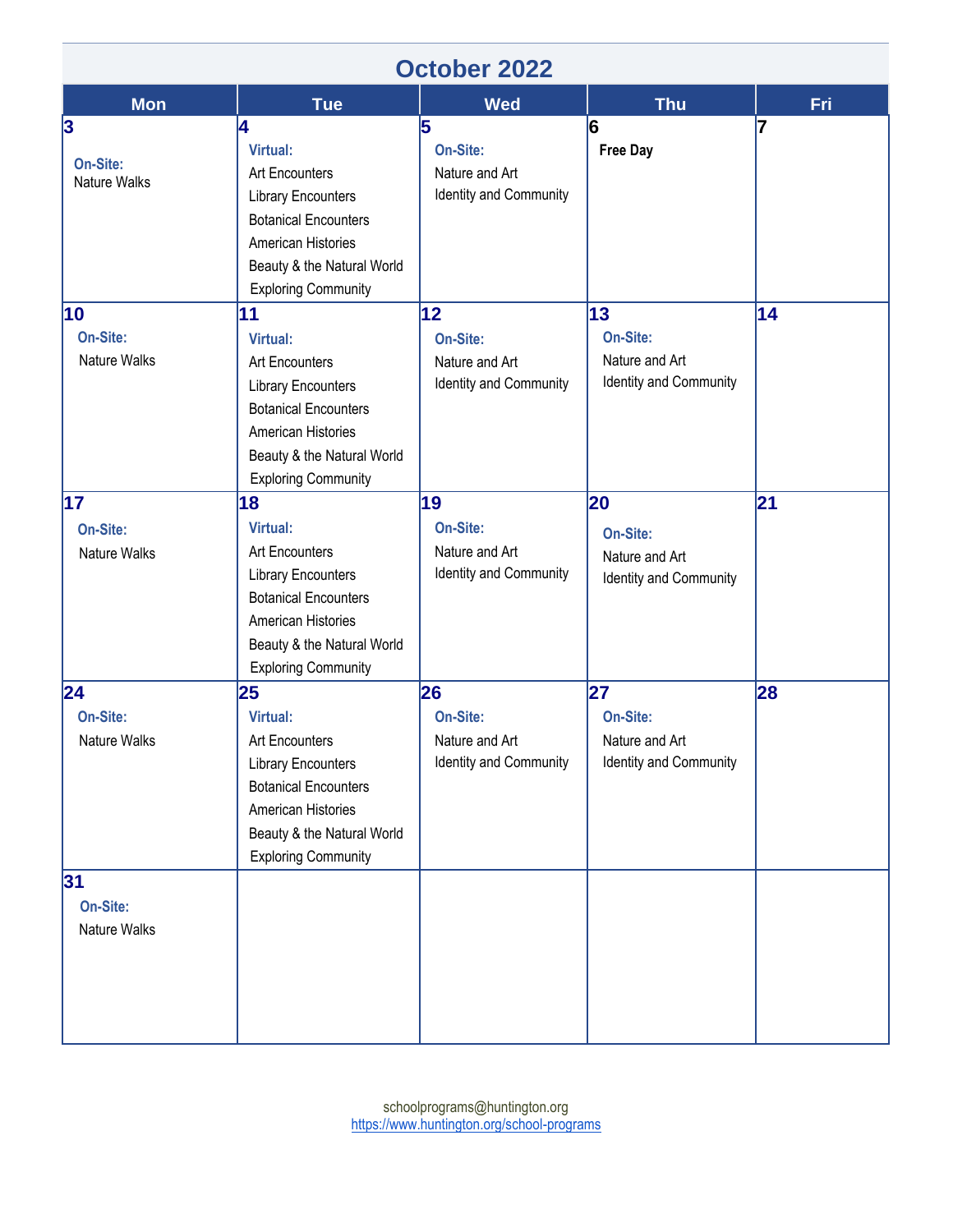| <b>November 2022</b>                      |                                                                                                                                                                                      |                                                            |                                                            |                                           |
|-------------------------------------------|--------------------------------------------------------------------------------------------------------------------------------------------------------------------------------------|------------------------------------------------------------|------------------------------------------------------------|-------------------------------------------|
| <b>Mon</b>                                | <b>Tue</b>                                                                                                                                                                           | <b>Wed</b>                                                 | <b>Thu</b>                                                 | Fri.                                      |
|                                           | Virtual:<br><b>Art Encounters</b><br><b>Library Encounters</b><br><b>Botanical Encounters</b><br>American Histories<br>Beauty & the Natural World<br><b>Exploring Community</b>      | 2<br>On-Site:<br>Nature and Art<br>Identity and Community  | 3<br><b>Free Day</b>                                       | 4                                         |
| 17<br>On-Site:<br>Nature Walks            | 8<br>Virtual:<br><b>Art Encounters</b><br><b>Library Encounters</b><br><b>Botanical Encounters</b><br>American Histories<br>Beauty & the Natural World<br><b>Exploring Community</b> | 9<br>On-Site:<br>Nature and Art<br>Identity and Community  | 10<br>On-Site:<br>Nature and Art<br>Identity and Community | 11                                        |
| 14<br>On-Site:<br>Nature Walks            | 15<br>Virtual:<br>Art Encounters<br><b>Library Encounters</b><br><b>Botanical Encounters</b><br>American Histories<br>Beauty & the Natural World<br><b>Exploring Community</b>       | 16<br>On-Site:<br>Nature and Art<br>Identity and Community | 17<br>On-Site:<br>Nature and Art<br>Identity and Community | 18                                        |
| 21<br><b>THANKSGIVING</b><br><b>BREAK</b> | 22<br><b>THANKSGIVING</b><br><b>BREAK</b>                                                                                                                                            | 23<br><b>THANKSGIVING</b><br><b>BREAK</b>                  | 24<br><b>THANKSGIVING</b><br><b>BREAK</b>                  | 25<br><b>THANKSGIVING</b><br><b>BREAK</b> |
| 28<br>On-Site:<br>Nature Walks            | 29<br>Virtual:<br>Art Encounters<br><b>Library Encounters</b><br><b>Botanical Encounters</b><br>American Histories<br>Beauty & the Natural World<br><b>Exploring Community</b>       | 30<br>On-Site:<br>Nature and Art<br>Identity and Community |                                                            |                                           |